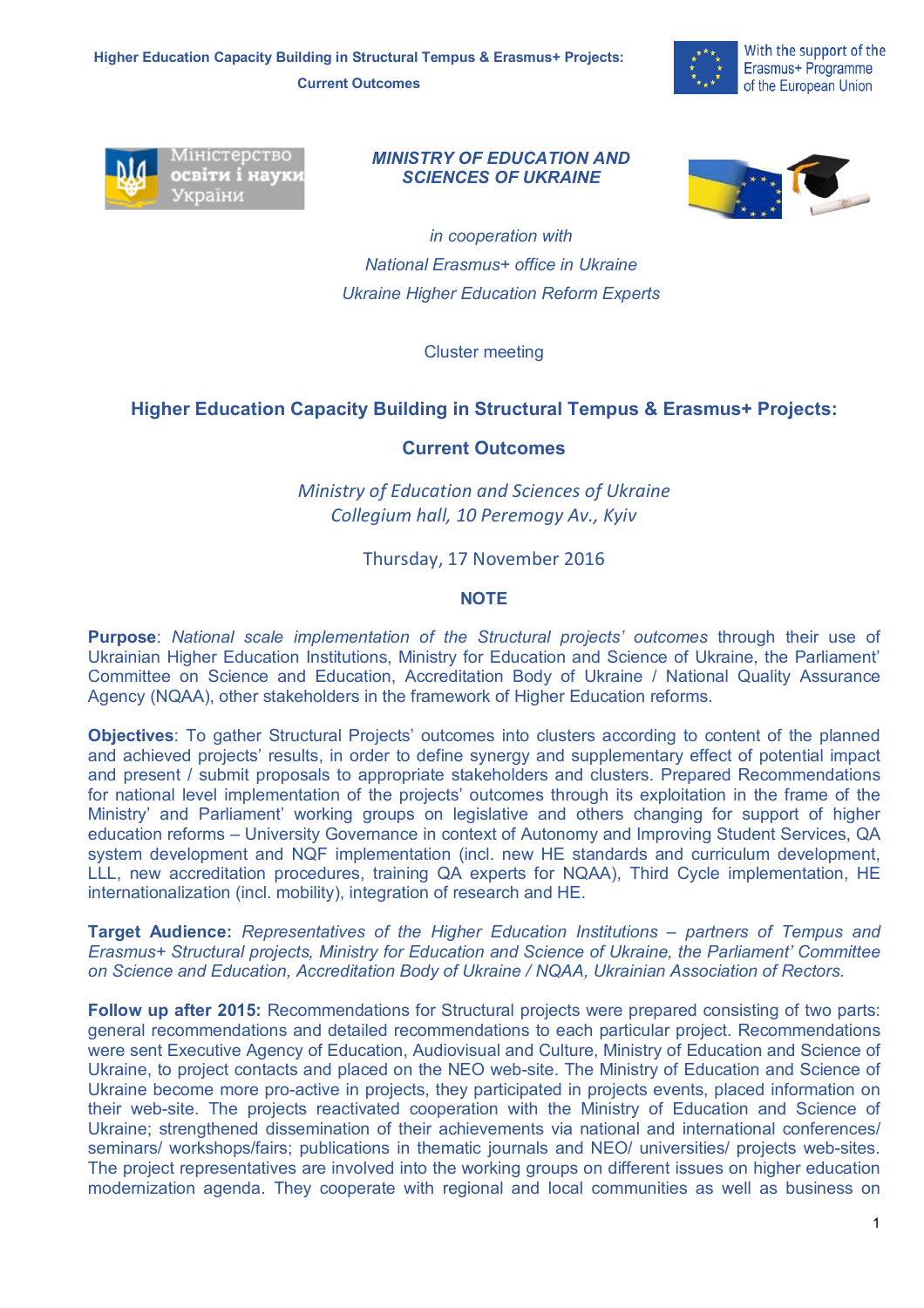

activities to use capacities built by universities within Tempus projects (e.g. IT clusters, third age education, start ups).

# *Stakeholders and clusters in details:*

**1 The Ministry for Education and Science of Ukraine** (*incl*. Ministry' working groups on legislative development, Commissions on Higher Education Standards development) implementing the Law On Higher Education, developing education reforms:

# **1.1 Quality Assurance (QA) system development**

*- National policy, regulatory frameworks* (including *standards* and *procedures*), *guidelines* and *procedures* on establishment of QA systems (particularly for PhD programs);

## **1.2 Third Cycle implementation**

- State-level *regulatory frameworks* for the functioning of inter-institutional cooperation in PhD training (regulations enabling *inter-HEI transfers of state funds* (payments for courses, co-supervision of students from non-host HEIs), *recognition of transfer credits* (both domestic and international), *licensing* and *accreditation* of inter-HEI joint PhD programs)

*- Model Doctoral Schools* as *National Centers of Excellence in PhD training* in line with Bologna principles: Code of Practice (incl. skills, methods, and thematic curricula and doctoral-level teaching methods, Learning Management System for Doctoral School) and Accreditation Guide for Doctoral School

## **1.3 National Qualifications Frameworks (NQF) implementation and development of standards and study programs**

*- Sectorial qualifications frameworks* and *Standards* for *Informatics* and *Management* (Bachelor and Master Degrees) in line with NQF

- *National standard* for *Software Engineering* Master programs that includes new courses on innovation and entrepreneurship

- *Professional Standard of Culture Manager* (Humanity Sciences field) in line with European Qualification Frameworks (EQF) Life Long Learning (LLL)

## **1.4 Life Long Learning (LLL) development and teachers' training**

*- Cross-country LLL strategy incl. Quality LLL policies and programs* and *Plan* for an implementation framework for LLL, *LLL Centers,* proposition of a *legal and administrative framework* within which the educational institutions can act

- *Conception* "Universities' role in Leadership and Organizational Development" and *normative documents* on Human Resources (HR) Development

# - *Pedagogical Innovations in Inclusive Education policy*

- *National network* of *promoters of Pedagogical Innovations in Inclusive Education* for the support and implementation of innovative education *incl*. *Methodological and educational framework* for the development and implementation of professional teachers' training programmes in *Pedagogical Innovations in Inclusive Education, Resource guide* on *Pedagogical Innovations in Inclusive Education* and professional teachers training, *Teacher Training programmes for Pedagogical Innovations in Inclusive Education*

## **1.5 University Governance in context of Autonomy**

*- Strategic frameworks and implementation plans* for structural reform at national level for enhance *Institutional* and *Financial Autonomy* and *Accountability* of HEIs.

- Country-specific *policy roadmaps*, *institutional toolkits* and *learning resources* providing concrete *guidelines* and *practical support.*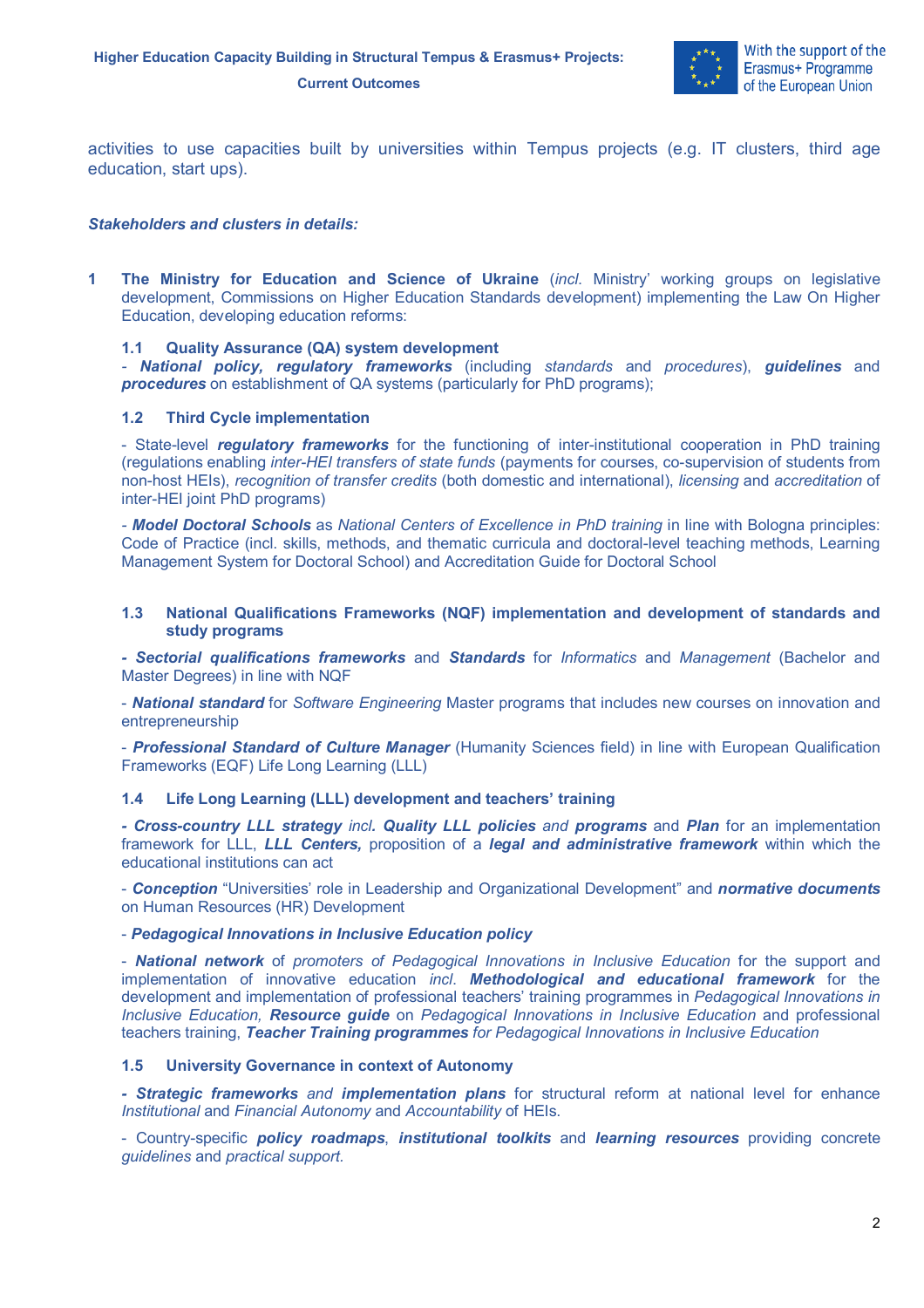

# **1.6 Higher Education internationalization and mobility**

- *Policy documents* for Universities' *International Relations Offices* (IROs) and *Quality Monitoring Division incl.* University-wide *policies* and *procedures* for *integration of international dimension* into the *teaching*, *learning* and *research*, *new approaches* to curricula and research internationalization *and Quality assurance* of internationalization

*- Public policy in the field of internationalization* (*Concept of virtual internationalization*) as a good platform for a new qualitative leap and correspondence to the *European strategy of Internationalization and Charter on Lifelong Learning* for *enhancement of* students and teachers' *mobility*

*- Methodological framework for virtual and blended mobility incl*. *Mobility programs to students with disabilities* (*Methodology for students' mobility capacity building*; *Methodological guide for teaching staff*) runs encompassing guidance on best/good practices for key stakeholders (students, teaching and admin. staff of HEIs, public officers) at institutional and inter-institutional levels

## **1.7 University Governance in context of Improving Student Services**

- *Entrepreneur Alumni Networks* (EANET) for students, scientists and alumni *incl*. *fundraising structures*

- *Strategic framework* for Ukraine which will ensure the spread of project' ideas – *Modernized recruitment process, Improved placement services, New management structure* – *Student Support Service Centre, Trained students* in transferable competencies, *Alumni Societies* as a source of funding – on a national level and legal basis

- Regular networking events and offering an EANET Prize to especially active members

# *1.8* **Integration of research, HE, business**

- *- Concept* for commercialization of innovations in the higher education system
- *- Implementation plan* of activities in relation to integration of higher education, innovation and research
- *- IT Eureka Ukraine* Competition for IT student innovations/start-ups
- **2 The Parliament' Committee on Science and Education** (working group on new Law On Education and legislative changing for support of higher education reforms *incl*. QA system development and NQF implementation):
- *Recommendations* on *Sectorial qualifications frameworks* in line with NQF, EQF LLL
- *Proposition* of a *legal and administrative framework* within which the educational institutions can act.
- *- Cross-country LLL strategy incl. Quality LLL policies*
- *- Recommendations* on the *improvement of legislative* basis *for commercialization* of University' innovations in UA
- **3 The Accreditation Body of Ukraine / NQAA** (new accreditation procedures, training QA experts for NQAA, etc.):
- *Capacity building* of National QAA, *incl*. *training of staff* of National QAA to use QA tools

*- QA Models,* practical *mechanisms, procedures* and *tools* ensuring effective functioning of external QA system at national (external evaluation) level

- *Guidelines* and *procedures* on establishment of QA systems for PhD programs
- *- Alignment tools* and *mechanisms* for QA agencies to check alignment of *academic programmes with NQFs*

*- National Portal* as unified *transparent framework* for the *quality assurance* of the Ukrainian higher education system which is in line with the common European academic culture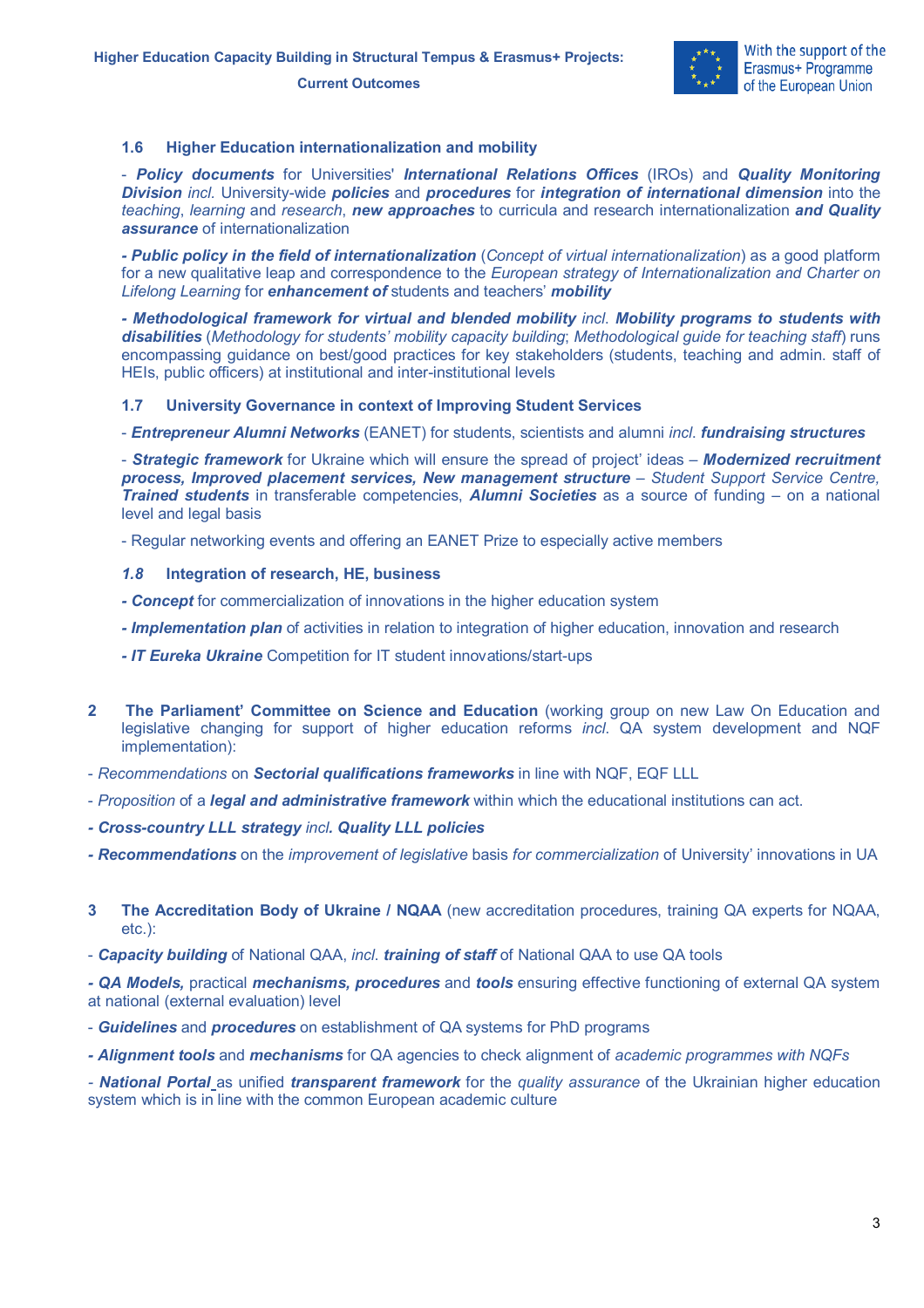

# **4 Higher Education Institutions:**

## **4.1 QA system development**

*- Internal QA Policies documents*, *Manuals, Internal QA models, tools* and *procedures* on the level of HEI which are compliant with ENQA documents

*- Recommendation* on *Student involvement* in QA process *incl.* university self-assessment processes

*- Self-assessment mechanism* as an integral part of university functioning

## **4.2 Third Cycle implementation**

*- Model Doctoral Schools* in line with Bologna principles: *Code of Practice* (*incl*. tracking enrolment, student progress, supervision, mobility, coursework, research results and publications, blended learning, *skills*, *methods*, *thematic curricula* and *doctoral-level teaching methods*, *Learning Management System)* and *Accreditation Guide for Doctoral School*

- *inter-HEI subject-specific research networks* (*Political Sciences, Education Policy, Finance, Informatics, Biochemistry*)

- Publication of *Course curricula* (*transferrable skills, academic writing and speciality courses*) according to *EU "Principles for Innovative Doctoral Training" quality standards* – validated *with Cambridge Advanced English testing tools*

#### **4.3 NQF implementation and development of standards and study programs**

*- Mechanisms* for HEIs to achieve alignment of *academic programmes with NQFs*

*- Mechanisms* for ensuring consistency of judgments on *learning outcomes* and their *assessment* mechanisms across institutions (*incl*. developing *capacity* of HEIs to *write and assess learning outcomes* that define the various types of student achievement and promote *student-centered teaching* and *learning)*

- *Training centers* devoted to development and implementation of *study programs* compatible with Qualifications Frameworks

*- System of methodological recommendations* that will increase the competitiveness of *Humanity Sciences* and involve social partners into it via *upgrading Culture Management Master programs*

*- New curricula* for *Teacher Training for Pedagogical Innovations in Inclusive Education*

## **4.4 LLL development and teachers' training**

*- Guidelines* for the educational institutions to actually implement LLL

- *Centers of Leadership* (CLs) (in Education, Public Service, Entrepreneurship) (*incl*. methodology, manuals, certified experts on Leadership and Organizational Development, Web-environment, services on assessments of leadership potential and on institutional audits) for *academic and administrative staff training*

*- Methodological and educational framework* (*incl*. *Resource guide)* for the development and implementation of professional teachers' training programmes in *Pedagogical Innovations in Inclusive Education*

*- Teacher Training programmes for Pedagogical Innovations in Inclusive Education*

*- National network* of *promoters of Pedagogical Innovations in Inclusive Education* for the support and implementation of innovative education

#### **4.5 University Governance in context of Autonomy**

*- Framework* for HEIs with *more autonomy* and better *accountability mechanisms*

*- Сomplex integrated University Information Management system* at the universities and *Guidance* on the principles and practices of construction and effective use of integrated information management system.

*- Network of equipped Innovation and Education IT Centers* of modern *information management technologies* for *training university administrators* to use infrastructure of complex integrated information management system.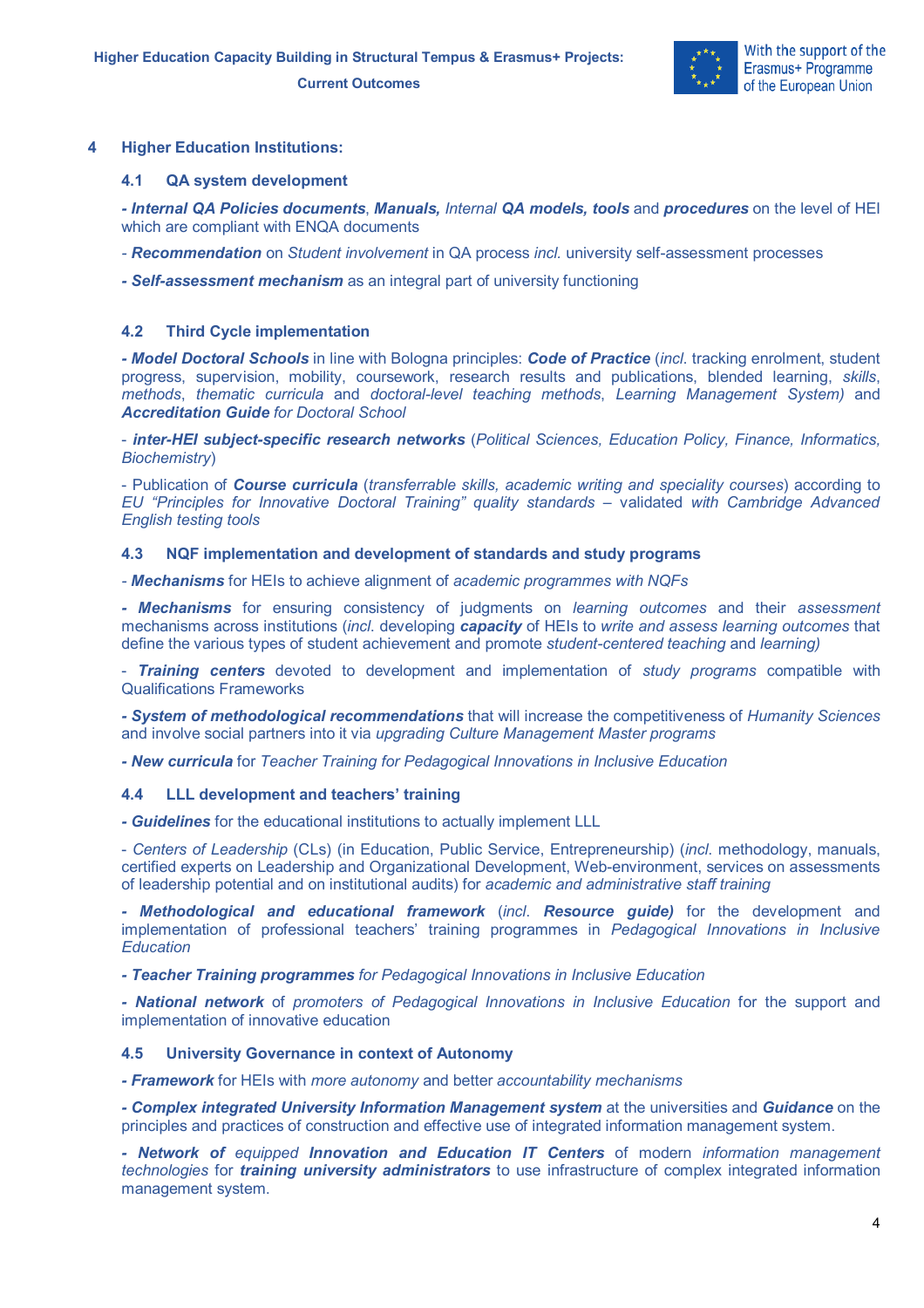

# **4.6 HE internationalization and mobility**

*- Methodological framework for virtual and blended mobility incl*. *Mobility programs to students with disabilities* (*Methodology for students' mobility capacity building*; *Methodological guide for teaching staff*) runs encompassing guidance on best/good practices for key stakeholders (students, teaching and admin. staff of HEIs, public officers) at institutional and inter-institutional levels

- *Students' Mobility Offices* for improvement students' mobility governance at institutional level

*- Mobility formats for PhD students* to broaden their collaboration spectrum and improve research quality

*- Policy documents* for Universities' *International Relations Offices* (IROs) and *Quality Monitoring Division incl.* University-wide *policies* and *procedures* for *integration of international dimension* into the *teaching*, *learning* and *research*, *new approaches* to curricula and research internationalization *and Quality assurance* of internationalization

- *Open virtual platform "E-Learning Int. Clearing house", incl. electronic store of training e-courses*

#### **4.7 University Governance in context of Improving Student Services**

- Established *Entrepreneur Alumni Networks* (EANET) for students, scientists and alumni *incl*. *fundraising structures*

- Regular networking events and offering an EANET Prize to especially active members

*- New management structure* - *Student Support Service Centre* for providing a better student experience at Ukrainian universities *(Alumni Societies* as a source of funding to sustain *Centers)*

*- Recommendations for modernizing recruitment process* – closer *links* with secondary schools and the introduction of *psychometric testing* to attract the right students to the right courses

*- Improved placement services* at the universities – using modern *information technologies* and providing specially designed *courses* for both students and enterprises

## *4.8* **Integration of research, HE, business**

*- Virtual Innovative Space* for Ukrainian students, researchers and IT professionals

*- Modernization of IT related educational programs* for promotion of students' creativity, innovation and entrepreneurship

*- Guidelines* and *recommendations* for universities – company cooperation with a focus on student innovation and entrepreneurship

*- Model* of internal regulatory framework and explanatory *Policy documents* as a *roadmap for commercialization of innovations* for universities

*- Mechanisms* and a framework for commercialization of innovations by universities in collaboration with other stakeholders

- Regional *Help-desks for Knowledge Transfer*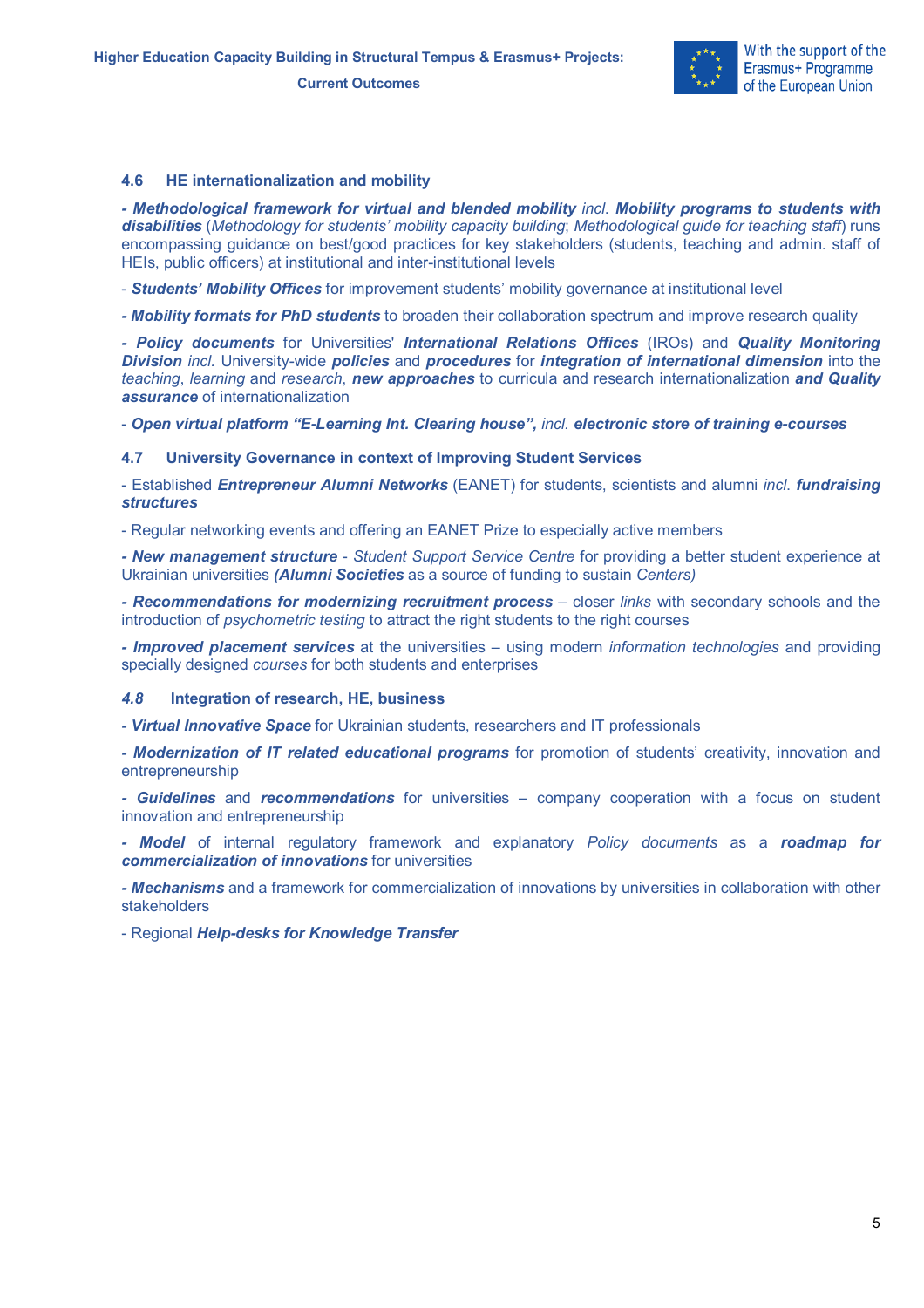

# **Agenda of the Cluster Meeting**

| 09:00-<br>09:30                                                                                                     | <b>Registration (+ tea, coffee)</b>                                                                                                                                                                                                                                                                                                                                                                                                                                                                                                                                                                                                                                                                                                                                                                                                                                                                                                                                                                                                                                                                                                                                |  |  |  |  |
|---------------------------------------------------------------------------------------------------------------------|--------------------------------------------------------------------------------------------------------------------------------------------------------------------------------------------------------------------------------------------------------------------------------------------------------------------------------------------------------------------------------------------------------------------------------------------------------------------------------------------------------------------------------------------------------------------------------------------------------------------------------------------------------------------------------------------------------------------------------------------------------------------------------------------------------------------------------------------------------------------------------------------------------------------------------------------------------------------------------------------------------------------------------------------------------------------------------------------------------------------------------------------------------------------|--|--|--|--|
| 09:30-<br>10:00                                                                                                     | <b>Opening speeches</b><br>Volodymyr KOVTUNETS, First Deputy Minister of Education and Science of Ukraine (tbc)<br>$\bullet$<br>EU Delegation to Ukraine (tbc)<br>$\bullet$<br><b>EACEA</b> (Brussels, Belgium)<br>۰<br>Moderator - Svitlana KALASHNIKOVA, HERE team Head, Director of the Institute of Higher<br>Education, National Academy of Educational Sciences of Ukraine<br>Rapporteur - Zhanna TALANOVA, Analytical Manager, NEO in Ukraine                                                                                                                                                                                                                                                                                                                                                                                                                                                                                                                                                                                                                                                                                                               |  |  |  |  |
| $10:00 -$<br>10:10                                                                                                  | <b>Cooperation opportunities for exploitation of Tempus &amp; Erasmus+ projects outcomes</b><br>Oleg SHAROV, Head, Higher Education Department, MES of Ukraine (tbc)<br>$\bullet$<br>Anna NOVOSAD, Head, International Cooperation and Eurointegration Department, MES<br>$\bullet$<br>of Ukraine, HERE team                                                                                                                                                                                                                                                                                                                                                                                                                                                                                                                                                                                                                                                                                                                                                                                                                                                       |  |  |  |  |
| Short report on outcomes impact, achievements and challenges                                                        |                                                                                                                                                                                                                                                                                                                                                                                                                                                                                                                                                                                                                                                                                                                                                                                                                                                                                                                                                                                                                                                                                                                                                                    |  |  |  |  |
| ERASMUS+ CBHE and TEMPUS IV projects national coordinators/representatives<br>$\bullet$<br><b>QUALITY ASSURANCE</b> |                                                                                                                                                                                                                                                                                                                                                                                                                                                                                                                                                                                                                                                                                                                                                                                                                                                                                                                                                                                                                                                                                                                                                                    |  |  |  |  |
| $10:10-$<br>11:10                                                                                                   | QUAERE (2015-2017), Quality Assurance System in Ukraine: Development on the base of<br>1.<br><b>ENQA Standards and Guidelines -</b> Kostyantyn KYRYCHENKO, Sumy State University;<br>Berdyansk State Pedagogical University; Taras Shevchenko National University of Kyiv; Ivan<br>Franko National University of Lviv; Yuriy Fedkovych Chernivtsi National University;<br>Khmelnitsky National University; National Mining University; Odessa National I.I.<br><b>Mechnikov University</b><br>TRUST (2011-2014), Towards Trust in Quality Assurance Systems - Oleksandr USHENKO,<br>2.<br>Yuriy Fedkovych Chernivtsi National University<br>UNIQTOOL (2010-2013), Implementing tools and policies for quality work at institutional<br>3.<br>level - Maria PERESTYUK, National Technical University of Ukraine "Kyiv Polytechnic<br>Institute"<br>C3QA (2016-2019), Promoting internationalization of research through establishment of<br>4.<br>Cycle 3 QA System in line with the European Agenda -Svitlana MELNICHENKO, Kyiv<br>National University of Trade and Economics; Iryna ZOLOTARYOVA, Simon Kuznets Kharkiv<br><b>National University of Economics</b> |  |  |  |  |
| $11:10-$<br>11:30                                                                                                   | Conclusions and further steps (EACEA, Ministry of Education and Science of Ukraine, HERE team<br>$-curators)$                                                                                                                                                                                                                                                                                                                                                                                                                                                                                                                                                                                                                                                                                                                                                                                                                                                                                                                                                                                                                                                      |  |  |  |  |
| 11:30-<br>11:45                                                                                                     | <b>Coffee and networking</b>                                                                                                                                                                                                                                                                                                                                                                                                                                                                                                                                                                                                                                                                                                                                                                                                                                                                                                                                                                                                                                                                                                                                       |  |  |  |  |
| THIRD CYCLE / PHD STUDY                                                                                             |                                                                                                                                                                                                                                                                                                                                                                                                                                                                                                                                                                                                                                                                                                                                                                                                                                                                                                                                                                                                                                                                                                                                                                    |  |  |  |  |
| $11:45-$<br>12:00                                                                                                   | DocHub (2016-2019), Structuring cooperation in doctoral research, transferrable skills<br>1.<br>training, and academic writing instruction in Ukraine's regions & AsP2PhD (2010-2013),<br>Development of best practice model Doctoral Schools for structured PhD programme<br>implementation in UA, Ge - Myhailo WYNNYTSKYI, National University "Kyiv-Mohyla<br>Academy";<br>E+: Lviv Polytechnic National University; Simon Kuznets Kharkiv National University of<br>Economics; Oles Honchar Dnipropetrovsk National University; Mykolayiv National                                                                                                                                                                                                                                                                                                                                                                                                                                                                                                                                                                                                             |  |  |  |  |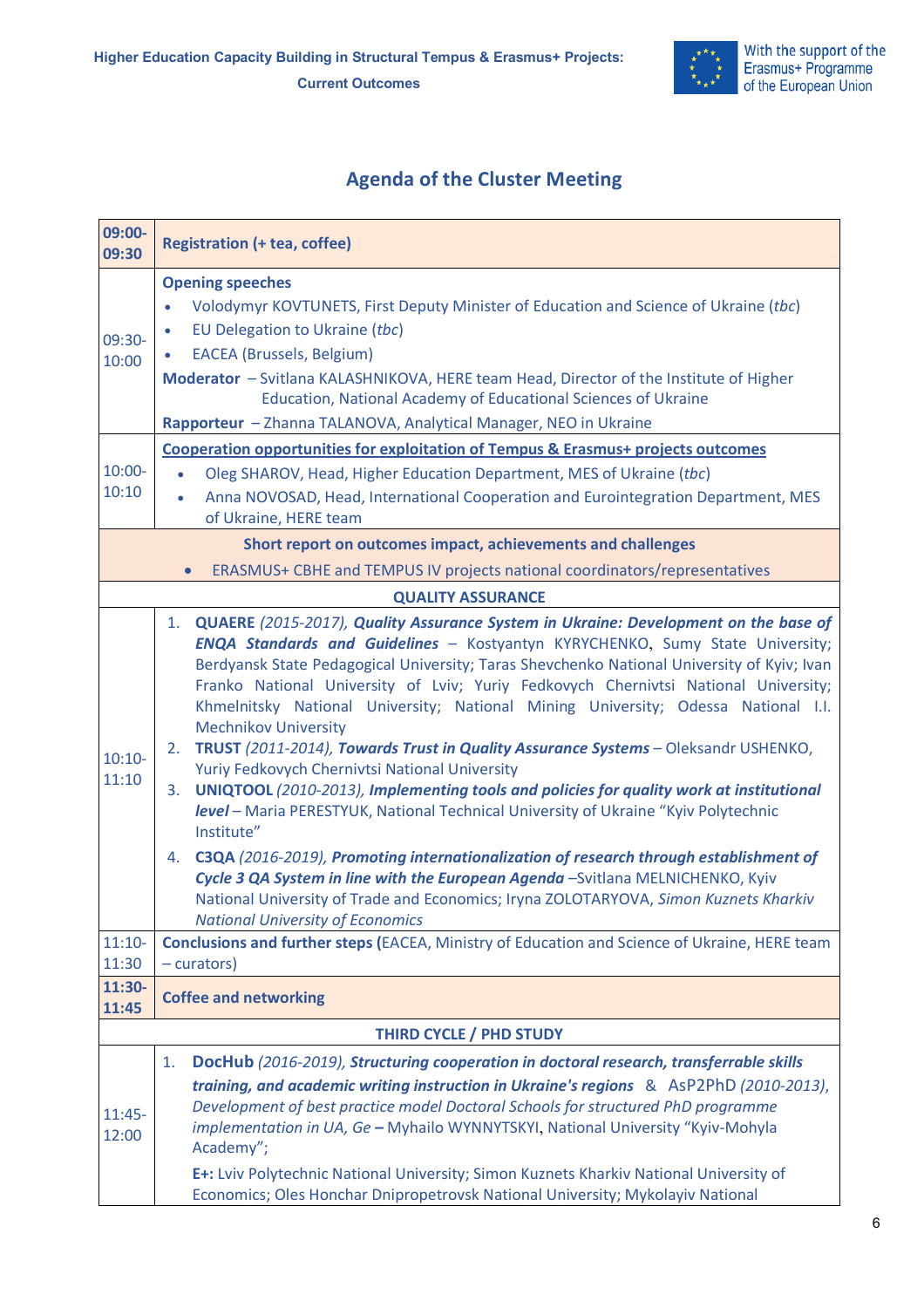

|                   | University; Institute of Higher Education of the NAES of Ukraine; the NAS of Ukraine -<br>Institute for Economics and Forecasting, Institute for Condensed Matter Physics, Institute |                                                                                                                                                                                                                                                                                                                                       |  |  |  |
|-------------------|--------------------------------------------------------------------------------------------------------------------------------------------------------------------------------------|---------------------------------------------------------------------------------------------------------------------------------------------------------------------------------------------------------------------------------------------------------------------------------------------------------------------------------------|--|--|--|
|                   | of Macromolecular Chemistry                                                                                                                                                          |                                                                                                                                                                                                                                                                                                                                       |  |  |  |
| 12:00-            |                                                                                                                                                                                      | Conclusions and further steps (EACEA, Ministry of Education and Science of Ukraine, HERE team                                                                                                                                                                                                                                         |  |  |  |
| 12:10             |                                                                                                                                                                                      | $-curators)$                                                                                                                                                                                                                                                                                                                          |  |  |  |
|                   |                                                                                                                                                                                      | <b>QUALIFICATION FRAMEWORK AND STUDY PROGRAMS</b>                                                                                                                                                                                                                                                                                     |  |  |  |
| $12:10-$<br>13:00 |                                                                                                                                                                                      | 1. ALIGN (2013-2016), Achieving and checking the alignment between academic<br>programmes and qualification frameworks - Kostyantyn KYRYCHENKO, Sumy State<br><b>University</b>                                                                                                                                                       |  |  |  |
|                   | 2.                                                                                                                                                                                   | INARM (2012-2015), Informatics and Management: Bologna-Style Qualifications<br>Frameworks - Svitlana GRYGORUK, Khmelnytskiy National University; Volodymyr<br>ZASLAVSKYI, Taras Shevchenko National University of Kyiv                                                                                                                |  |  |  |
|                   |                                                                                                                                                                                      | 3. QANTUS (2013-2016), Qualifications Frameworks for Environmental Science at Ukrainian<br><b>Universities - Vadym ZAKHARCHENKO, Odessa National Maritime Academy, HERE</b>                                                                                                                                                           |  |  |  |
|                   | 4.                                                                                                                                                                                   | NEFESIE (2012-2016), National Education Framework for Enhancing IT Students'<br>Innovation and Entrepreneurship - Mykhailo LEBID, Odessa National Polytechnic<br><b>University</b>                                                                                                                                                    |  |  |  |
|                   |                                                                                                                                                                                      | 5. HESDeSPI (2010-2013), Higher Education System Development for Social Partnership<br>Improvement and Humanity Sciences Competitiveness - Valentyna PANCHENKO, Taras<br>Shevchenko National University of Kyiv                                                                                                                       |  |  |  |
|                   |                                                                                                                                                                                      | LIFELONG LEARNING and TEACHERS' TRAINING                                                                                                                                                                                                                                                                                              |  |  |  |
| 13:00-<br>13:30   |                                                                                                                                                                                      | 1. LeAGUe (2013-2016), Network for Developing LLL in Arm, Ge, UA - Sergii STIRENKO,<br>National Technical University of Ukraine «Kyiv Polytechnic Institute»                                                                                                                                                                          |  |  |  |
|                   |                                                                                                                                                                                      | 2. ELITE (2013-2016), Education for Leadership, Intelligence and Talent Encouraging -<br>Svitlana KALASHNIKOVA, Director, Institute of Higher Education, NAES of Ukraine, HERE                                                                                                                                                        |  |  |  |
|                   | 3.                                                                                                                                                                                   | INOVEST (2012-2016), Eastern Partnership in Pedagogical Innovations in Inclusive<br><b>Education - Elena DIKOVA-FAVORSKA, National Pedagogical Dragomanov University;</b><br>Svitlana KHADZHYRADIEVA, Anton ANANIEV, South Ukrainian National Pedagogical<br>University named after K.D. Ushynsky                                     |  |  |  |
| 13:30-            |                                                                                                                                                                                      | Conclusions and further steps (EACEA, Ministry of Education and Science of Ukraine, HERE team                                                                                                                                                                                                                                         |  |  |  |
| 13:40             | - curators)                                                                                                                                                                          |                                                                                                                                                                                                                                                                                                                                       |  |  |  |
| $13:40-$<br>13:55 | <b>Coffee and networking</b>                                                                                                                                                         |                                                                                                                                                                                                                                                                                                                                       |  |  |  |
|                   |                                                                                                                                                                                      | UNIVERSITY GOVERNANCE AND AUTONOMY                                                                                                                                                                                                                                                                                                    |  |  |  |
| $13:55-$<br>14:10 |                                                                                                                                                                                      | 1. ATHENA (2012-2016), Fostering Sustainable and Autonomous Higher Education Systems in<br>the Eastern Neighbouring Area - Tetiana OREKHOVA, Vasyl' Stus Donetsk National<br>University; Svitlana BILOUS, Taras Shevchenko National University of Kyiv                                                                                |  |  |  |
|                   | 2.                                                                                                                                                                                   | INURE (2012-2015), Integrated University Management System: EU Experience on NIS<br><b>Countries' Ground - Volodymyr LYUBCHAK, Sumy State University</b>                                                                                                                                                                              |  |  |  |
|                   |                                                                                                                                                                                      | <b>INTERNATIONALISATION, MOBILITY</b>                                                                                                                                                                                                                                                                                                 |  |  |  |
| $14:10-$<br>14:45 |                                                                                                                                                                                      | 1. MILETUS (2016-2019), Students' Mobility Capacity Building in Higher Education in Ukraine<br>and Serbia - Larysa CHOVNYUK, National University "Kyiv-Mohyla Academy"; Lesya<br>Ukrainka Eastern European National University; Mykolayiv State Agrarian University;<br>Kharkiv University of Humanities "People's Ukrainian Academy" |  |  |  |
|                   | 2.                                                                                                                                                                                   | UNIVIA (2013-2016), Development and improvement of the University Administration on<br><b>International Affairs</b> - Yavgenia KOLOMIETS-LUDVYG, Kyiv National Economic University<br>named after Vadym Hetman                                                                                                                        |  |  |  |